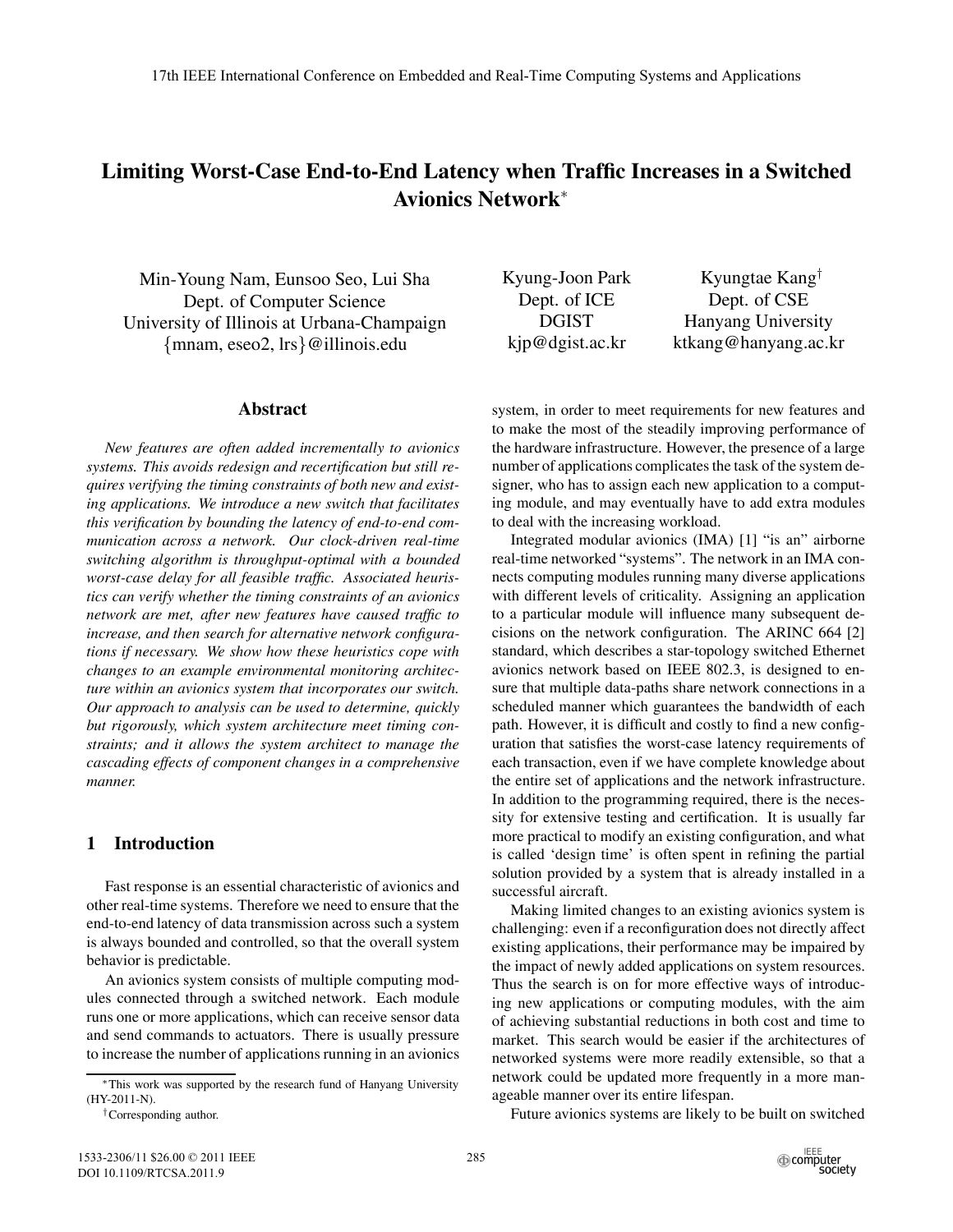networks [1] that share high-speed connections among multiple applications, in order to reduce weight and maintenance cost. In such a network, the switching algorithm that is used is a fundamental determinant of the manageability of the network. We therefore propose a *real-time switch* that is designed to make an avionics system easier to analyze. Our switching algorithm is an implementation of an *optimal clearance-time* policy [3], which guarantees maximum throughput: and it also uses clock-driven [4] scheduling, to ensure that any feasible traffic is switched within two clock periods. We then present a heuristic method for reconfiguring a switched network in a manner that satisfies the worstcase end-to-end latencies of all the applications in the system when the traffic increases, as a consequence of new applications or the addition of new computing modules. We use example studies to explore the combination of this heuristic with our switching algorithm, in the context of our overall objective of promoting the efficient incremental design of real-time avionics systems for environmental monitoring that can reliably meet timing constraints.

Our main contribution to the evolution of the IMA design process is to combine our switch design with a heuristic approach to network reconfiguration. This allows us to model the sharing of a network among multiple applications running on different computing modules within an IMA environment, and thus find out whether we can introduce a new feature without compromising the timing constraints of existing applications. We show how our heuristic method of network adjustment can be used, before any changes are implemented, to reduce the cost of reconfiguring a data network to cope with increased traffic. This is achieved by finding a network configuration that increases the likelihood that both new and existing applications will be able to meet their time constraints.

The remainder of this paper is organized as follows: In Section 2, we introduce the timing constraints required for real-time avionics systems and outline the problem that we are going to address. In Section 3, we describe our real-time switching algorithm and its guaranteed switching period. In Section 4 we present a heuristic method of network management that ensures that the timing constraints of all applications continue to be met when a system is modified. In Section 5 we assess the effectiveness of our heuristic with some examples. In Section 6 we review related work. Finally, in Section 7 we conclude this paper.

# **2 Problem statements**

#### **2.1 Timing constraints in avionics systems**

An avionics system must be designed to handle external events predictably within the appropriate timing constraints. The reactions of the system must be precisely planned and fully predictable, even when several simultaneous events compete for the same service and resources. Further, when new modules are added to an existing avionics system, there should be as little drop in performance possible; and any unavoidable degradation should occur gracefully, predictably and in a localized way.

Avionics system modules must exhibit deterministic and predictable behavior in order to be licensed for real-time applications; and the ability of an avionics system to meet the time-constrained functional requirements of the process that it is designed to control needs to be assessed before it is adopted. This assessment should focus on the predictability of system behavior, and can subsequently provide the basis for further evaluation of the system design and implementation, requirements correlation, and the interpretation of user feedback.

#### **2.2 Research motivations and objectives**

Avionics systems should run on the smallest possible amount of hardware, so as to reduce aircraft weight and maintenance costs. An obvious example of this policy is the use of switches to simplify cables. However this creates a switched network in which data-paths are shared, and introduce the need to ensure that data will still be transferred in an accurate and timely manner, even when new modules or applications are introduced.

The concept of IMA has been around for more than ten years, and avionics companies are trying to make it costeffective by using a higher proportion of commercial off-theshelf (COTS) computing modules to reduce overall costs and accelerate system integration. However, COTS modules are not designed for predictability, and their use makes it more difficult to construct an IMA system with predictable behavior. Thus we have seen quite a lot of research taking place on the use of high-speed COTS switches or routers, but this has largely been focused on handling traffic in a best-effort manner. Although ways of finding worst-case delay bounds for real-time traffic have been proposed, these methods do not isolate streams of traffic: thus a change to one stream requires the whole network to be checked to ensure that all the delay bounds are still valid.

ARINC 664 networks are able to achieve a degree of isolation through traffic prioritization. This guarantees that a lower-priority message does not preempt a higher-priority message, which in turn ensures that a lower-priority application will not delay a higher-priority application. This is a contribution to safety but not to flexibility. To improve flexibility, we need to identify the extent to which other network connections will be affected by an increase in the traffic through a switch. When a network fails to deliver a message within its allowable maximum delay, that message is discarded. Thus, if the high-priority traffic between some mod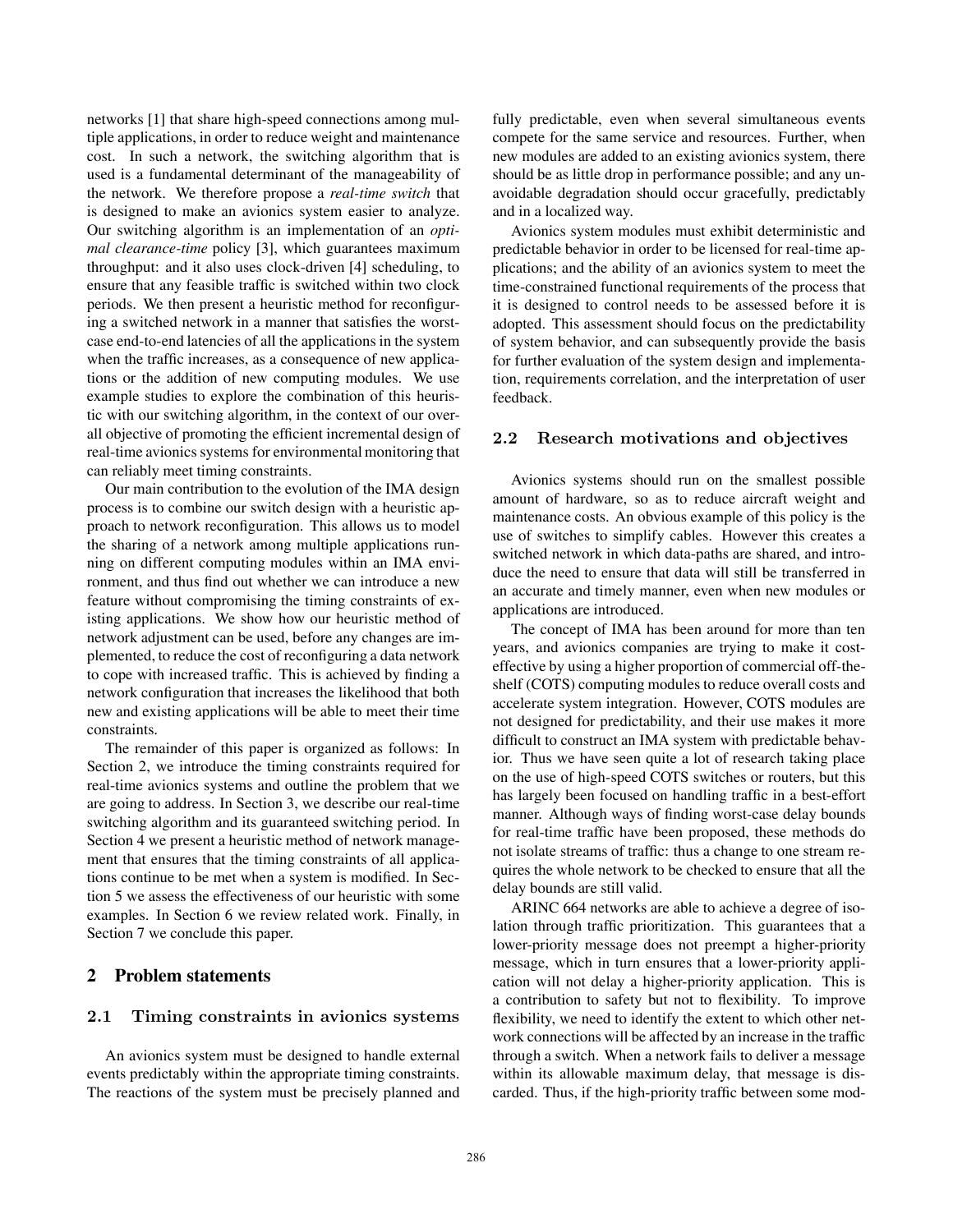ules increases, applications running on other modules and transmitting lower-priority message need to be re-evaluated because of the overall change in network latency. This is a big job when the network is large. It would be much better to have an incremental development procedure that would make a switch's transmission delay predictable, replacing the present policy of 'check and drop'.

# **3 Design of a real-time switch for avionics networks**

One way to create predictable real-time systems is to build them entirely from temporally deterministic components (i.e., computing modules with a predictable execution time for each task), and a network technology with a predictable delivery time for each message. By the same token, it is easier to design a practical real-time avionics system in which modules are connected by a packet-switched network using a switch with a known latency; and this also favors incremental development. The delay incurred by such a switch should be predictable, even in the worst case and the worst-case switching delay should not change as new network traffic is added, at least until a clearly identifiable limit is reached.

#### **3.1 Real-time switching algorithm**

To meet the considerations above, we have designed a real-time switching algorithm that can guarantee a bounded switching delay with any feasible traffic. The underlying hardware fabric that we adopt is  $N \times N$  virtual-output queue (VOQ) crossbar [5]. The data bus from each input intersects with the data bus of each output. The intersections can be turned on or off during runtime by the switch scheduling logic. To facilitate the design of the switching logic, crossbar switches transfer packets in fixed-size fragments called time-slots. Therefore, the scheduling logic works periodically: it determines a matching between inputs and outputs at the beginning of each time-slot; then all scheduled packets are transferred synchronously across the crossbar fabric, taking one time-slot; and then the next period starts, so on and so forth. We will also use the widely-adopted VOQ architecture, where each input maintains a virtual output queue for each output. VOQs eliminate head of line blocking [6], but packets from different inputs' VOQs still contend for the same output. Thus it is required to reduce this contention, so as to improve the hardware utilization.

#### **3.1.1 Clock-driven scheduling as a virtual-machine task**

Clock-driven scheduling [4] is widely applied to real-time virtual-machine tasks (VM-tasks) [7, 8, 9]. Suppose a VMtask  $(\mathcal{P}, C)$  is served C times during each clock period  $\mathcal{P}$ .

Let  $f_k^{ij}$  denote the kth real-time flow from input port  $I_i$  to output port  $O_j$ , where  $k = 1, 2, \ldots, K_{ij}$ , so that  $K_{ij}$  is the total number of flows from  $I_i$  to  $O_j$ . The flow  $f_k^{ij}$  is additionally associated with a VM-task  $(\mathcal{P}, C_{ijk})$ , because  $f_k^{ij}$  has  $C_{ijk}$  packets to be served. The delay to  $f_k^{ij}$  will be bounded as long as the switching algorithm can guarantee a worstcase bound on the time required to forward all  $C_{ijk}$  packets of this flow.

Let  $C_{ij}$  denote the total number of packets to be forwarded from  $I_i$  to  $O_j$  during one clock period, so that  $C_{ij}$  =  $\sum_{k=1}^{K_{ij}} C_{ijk}$ ; and in this present analysis we will assume that each packet is served within a single time-slot. For the set each packet is served within a single time-slot. For the set of VM-tasks  $\{(\mathcal{P}, C_{ijk})\}, i = 1, ..., N, j = 1, ..., N$ ,  $k = 1, \ldots, K_{ij}$ , we introduce a feasibility condition for the real-time traffic generated during each clock period  $P$ , which contains L time-slots, as follows:

$$
\sum_{j=1}^{N} C_{ij} \le L, i = 1, 2, ..., N,
$$
 (1)

$$
\sum_{i=1}^{N} C_{ij} \le L, j = 1, 2, ..., N.
$$
 (2)

Infeasible traffic, which does not meet these conditions, is naturally unschedulable.

#### **3.1.2 Clearance-time-optimal switching policies**

In order to design a switching algorithm with a guaranteed delay, we introduce a clearance-time-optimal policy. Let  $Q_{ij}(t)$  denote the number of packets in queue  $(i, j)$  at timeslot t. If every queue in the switch initially contains  $Q_{ij}(0)$ packets, and there are no further arrivals, then there is *oneshot traffic*; and the clearance time is that required to serve every packet in the switch. We will express a clearance time as the number of time-slots required to serve every packet in the switch; it can easily be converted to a delay measured in seconds by multiplying by the length of a time-slot. A switching policy that minimizes the clearance time is called a clearance-time-optimal policy.

Because no more than one packet can be switched at any port of a switch in one time-slot, due to the crossbar constraint, the minimum clearance time  $T_{\text{clear}}^*$  is obviously the maximum number of packets waiting at any input port, so that:

$$
T_{\text{clear}}^{*} \ge \max\left(\max_{i} \sum_{j=1}^{N} Q_{ij}(0), \max_{j} \sum_{i=1}^{N} Q_{ij}(0)\right). \quad (3)
$$

This minimum clearance time  $T_{\text{clear}}^*$  can be achieved by a *critical-port scheduling policy*. Port i is *critical* if its weight, which is what we will call the length of its queue, is no smaller than that of any other port; and a critical-port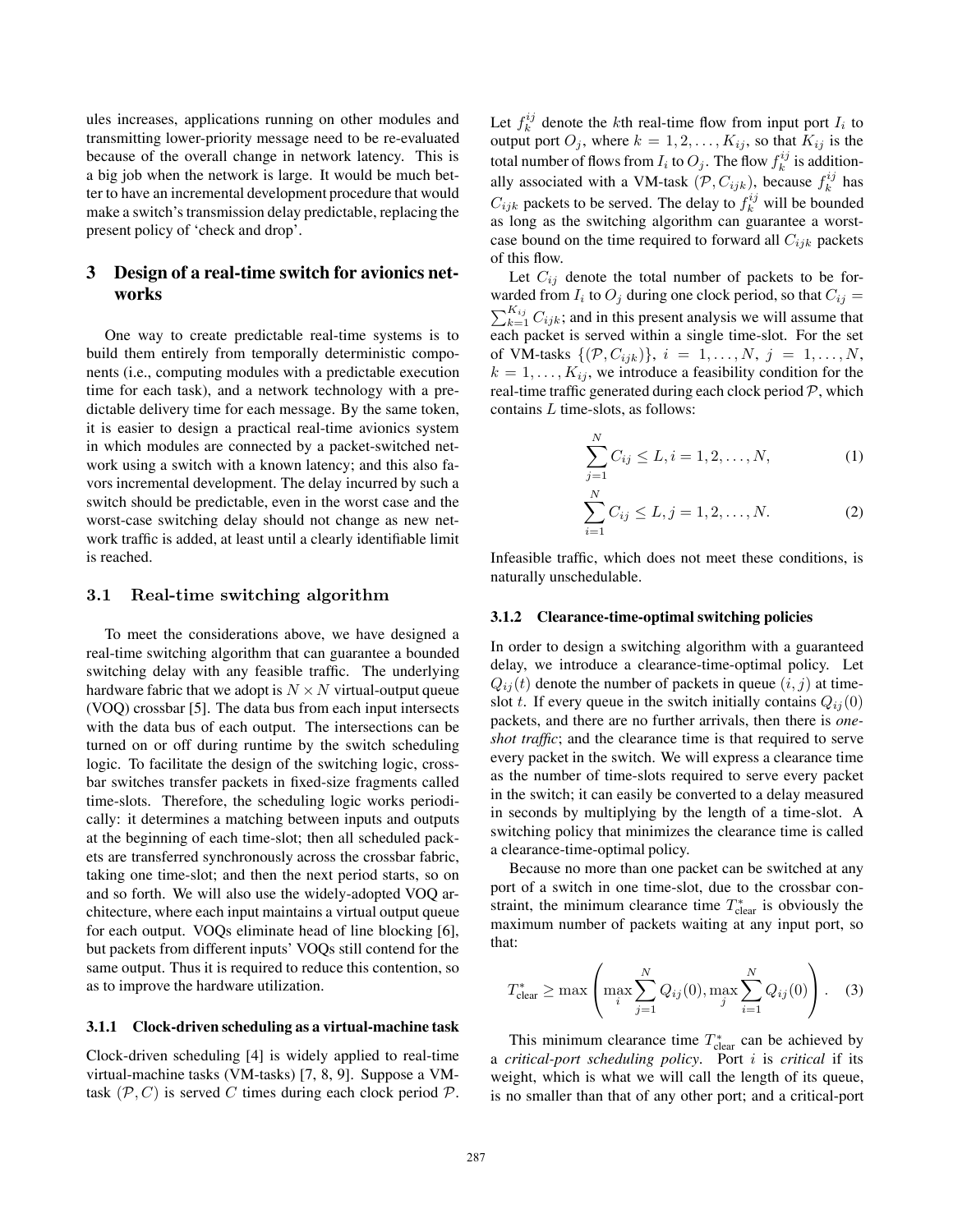matching matrix M serves every critical port. A critical-port scheduling policy is one that generates a critical-port matching at every time-slot.

We can now show that a critical-port policy is also clearance-time optimal, as follows:

## **Proposition 1** *A switching policy is clearance-time optimal if and only if it is a critical-port policy.*

**Proof** For any clearance-time-optimal policy, the inequality  $Q_i(s) \leq T_{\text{clear}}^* - s$  holds at every port i at the start of any time-slot  $s < T^*_{\text{clear}}$ . If it did not, the crossbar constraint would mean that the corresponding port could not be cleared by  $T_{\text{clear}}^*$ . Similarly, it is apparent that any ports at which the initial length of the queue  $Q_i(0)$  was  $T^*_{\text{clear}}$  will now have a queue of length  $Q_i(s)$ , which equals  $T_{\text{clear}}^* - s$ . Consequently, each of the critical ports for which  $t = s$  has a queue of length  $T_{\text{clear}}^*$  – s. If any critical ports are not served during time-slot s, then these ports cannot be cleared by  $T_{\text{clear}}^*$ . Hence, every clearance-time-optimal policy is a critical-port policy.

Now suppose we have a critical-port policy. Since all the ports with the highest weight, meaning the longest queues, at the start of any time-slot are critical ports, those ports will be served and the lengths of their queues will decrease by one. Hence, a critical-port policy must also be a clearance-time optimal-policy.

# **3.1.3 Design of a real-time switch with clock-driven scheduling**

We can now combine the concepts of clearance-time optimality and a critical-port policy to design a switching algorithm with a VM-task architecture that can guarantee a bounded switching delay for any feasible traffic, as defined in (1) and (2).

The traffic arriving during each clock period is buffered and served in the next clock period. This is one-shot traffic, and permits clearance-time-optimal scheduling; and that in turn guarantees that any feasible traffic is served in two clock periods. In effect, we are accepting an additional switching delay of one clock period to ensure a deterministic delay bound of 2P.

Most switching algorithms do not provide a tight upper bound on worst-case delay, and their performance must therefore be assessed in terms of average delay. But the timing constraints on real-time traffic make a bound on the delay more important than a low average delay. And the cost of an extra clock period which we propose to pay for this bound is not in any case excessive, because the clock period  $P$  is usually much shorter than the typical delay constraint for real-time applications. Also, existing network traffic remains bounded as new traffic is added, right up until the total traffic going through the switch becomes infeasible. This is



Figure 1: Example architecture of an avionics system for environmental monitoring.

a significant contribution to incremental development, as we will demonstrate on an example system architecture in the following section.

# **4 Ensuring limited worst-case end-to-end latency during upgrades of networked IMA systems**

#### **4.1 Target system architecture**

Fig. 1 is a diagrammatic representation of an aircraft's environmental monitoring system, which consists of several line-replaceable units (LRUs); each unit might potentially be a complicated device such as a COTS computing module. The LRUs are sealed units that can be replaced quickly, reducing both system development cost and maintenance time. In the example system, sensor modules, which are LRUs containing cameras, allow a pilot to look in different directions without having to turn the aircraft; this feature can be found on military aircraft. These sensor modules are connected to a switch in the data network, which relays image data from the cameras to a designated LRU for monitoring, which we call a monitoring module.

In order to design such a system, we first need to ask many questions, such as: how many sensors can the network support in real time without damaging existing data-flows? and what is a feasible network topology? We need answers to these questions before beginning physical integration, when the discovery of scheduling problems can lead to expensive changes.

The environmental monitoring system shown in Fig. 1 can be partitioned into modules that perform computing tasks,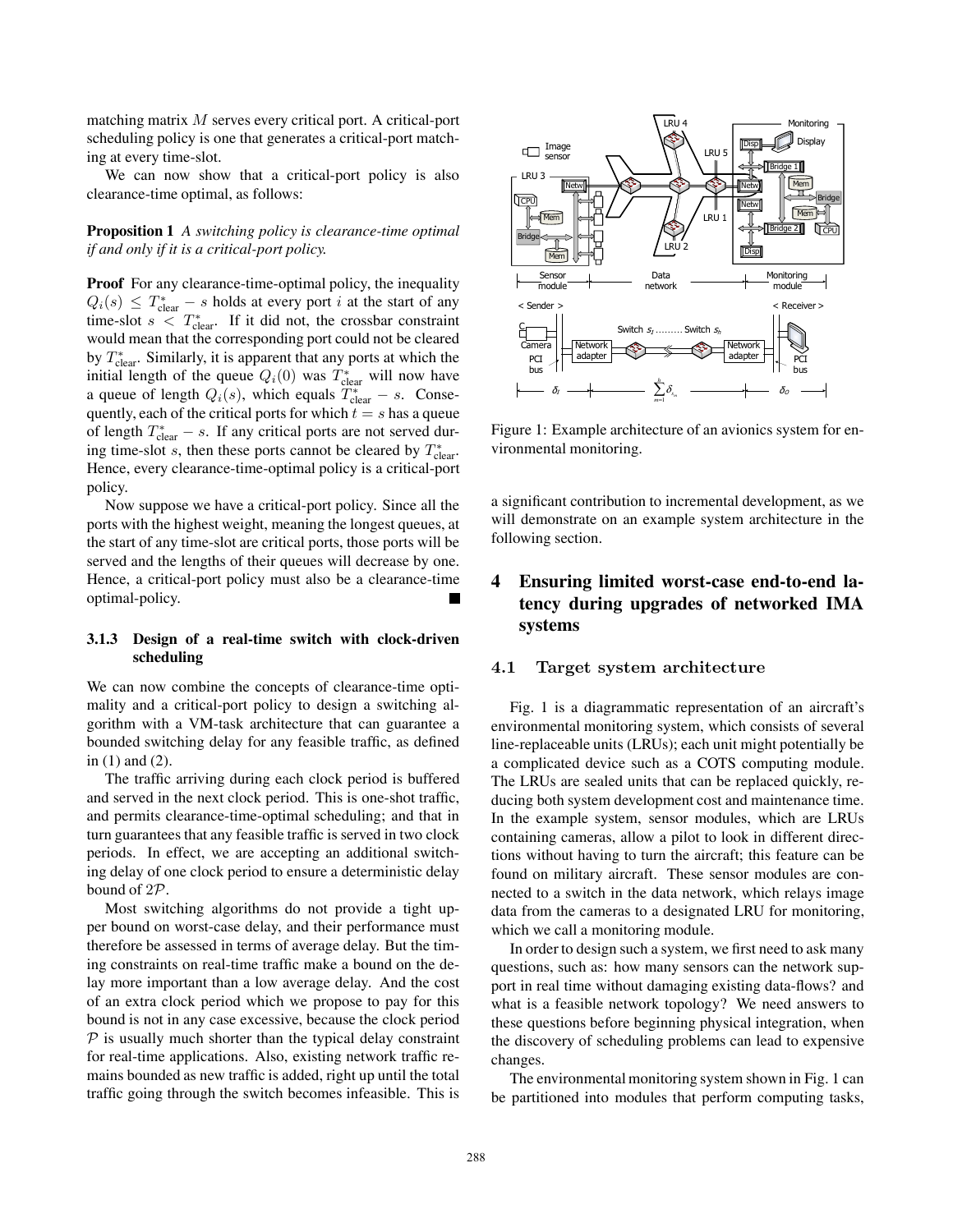and those that comprise the data network. Each sensor module, which sends data, consists of a network adapter and the circuits connecting it to cameras. The monitoring module, which receives data, consists of a network adapter and the circuits connecting it to monitoring devices. The image data has to be preprocessed so that real-time annotations and alerts can be provided to the pilot. The sensor and monitoring modules should also be able to act as common computing modules which can perform general tasks, so as to maximize hardware utilization.

The cabling that connects the network adapter on the sensor module to the network adapter on the monitoring module includes several switches that form a part of the data network. If environmental monitoring is a new feature, then a system designer needs to know whether it can be supported by the existing data network, taking into account the dataflows generated by the modules already installed. The timing constraints of the combined operation of the existing and the new applications must also be verified.

# **4.2 Assessment of the worst-case end-toend latency**

Fig. 1 shows potential sources of delay in the example architecture: let  $\delta_I$  denote the worst-case delay introduced between a camera and its network adapter in the sensor modules; and let  $\delta_{\Omega}$  denote the worst-case delay introduced by internal bus communication between the network adapter and the pilot's monitor in the monitoring module. These modules contain processors, storage elements, and peripheral I/O devices, and use PCI-based COTS components for communication. A software tool can be used to analyze the delay incurred in bus communications between these complicated modules; we have used one such tool, called ASIIST (Application-Specific I/O Integration Support Tool) [10].

In our previous work [11], we analyzed local latency using ASIIST for the IMA system architecture shown in Fig. 1. Each sensor modules has a CPU, a main memory, a local memory and a network adapter, which are interconnected through a PCI bus to receive visual data from cameras and forward it to a monitoring module. The monitoring module has a general-purpose CPU which is shared with other applications, and a display adapter that is used to show the processed visual data to the pilot. We estimated local worst-case bus delay  $\delta_I$  in the sensor module to be 0.156 ms when four cameras are connected to a single PCI bus, and 0.313 ms for eight cameras; this assumes that each camera acquires 625 bytes of data in each successive period of 10 ms. In the airplane there are a total of five LRUs which are continuously sending their data to the monitoring module in the cockpit, as depicted in Fig. 1. The bandwidth of the front-side bus and the PCI bus bandwidth were assumed to be 19.2 Gb/s and 1,064 Gb/s respectively, and the maximum amount of data that can be retained in a bridge within any sensor or monitoring module is assumed to be 1 kb. If there are four cameras in each sensor LRU, then the local worst-case bus delay  $\delta$ <sup>O</sup> in the monitoring module incurred in storing the visual data from all the LRUs and forwarding them to the display adapter will be 1.66 ms; for eight cameras it is 2.4 ms. We assumed that the set of applications [11] running together in the monitoring module generated contention in the local PCI buses. The data is fetched from the local memory every 10 ms and sent for display every 100 ms. Details about latency measurement in the LRU using ASIIST can be found elsewhere [11].

Because the propagation delays between the switches and the modules are negligible, the total delay experienced by a packet traversing the data network between the network adapters of the sensor and those of the monitoring modules can be simplified to  $\sum_{m=1}^{h} \delta_{s_m}$ , where  $\delta_{s_m}$  is the switching delay introduced by a switch  $s_a$  and h is the bop count delay introduced by a switch  $s_m$ , and  $h$  is the hop count, which denotes the number of switches in the data network traversed by each packet.

The switching algorithm proposed in Section 3 can be used to ensure that the end-to-end network latency  $\delta_{\text{network}}^{xx'}$ between the sensor module x and monitoring module  $x'$  has the following bound:

$$
\delta_{\text{network}}^{xx'} = \sum_{m=1}^{h} \delta_{s_m} \le \sum_{m=1}^{h} 2\mathcal{P}_m = \bar{\delta}_{\text{network}}^{xx'}, \tag{4}
$$

where  $P_m$  is the clock period of the switching algorithm running in the mth switch in the route from x to  $x'$ . This formulation relies on the assumption that the traffic input to all the switches is feasible, implying that it must satisfy the following conditions:

$$
\forall m \in \{1, ..., h\}, \ \sum_{j=1}^{N} C_{m, ij}^{xx'} \le L_m, i = 1, ..., N, \quad (5)
$$

$$
\forall m \in \{1, ..., h\}, \ \sum_{i=1}^{N} C_{m,ij}^{xx'} \le L_m, j = 1, ..., N, \quad (6)
$$

where  $C_{m,ij}^{xx'}$  denotes the total number of packets to be switched from  $I_i$  to  $O_j$  during one clock period at the mth switch from the sensor module  $x$ , which is running the set of VM-tasks  $\{(\mathcal{P}_m, C_{m,ij}^{x \to x'})\}, i = 1, \ldots, N, j = 1, \ldots, N$ . The length of the clock period  $\mathcal{P}_m$  of the mth switch, in timeslots, is  $L_m$ , and it can be calculated as follows:

$$
L_m = \lfloor (\mathcal{C}_{p,m}^{xx'} \times \mathcal{P}_m^{xx'}) / \tau \rfloor,
$$
 (7)

where  $\mathcal{C}_{p,m}^{xx'}$  is the port capacity of the mth switch from the sending module x, and  $\tau$  is the size of a packet. Note that all packets are of the same fixed size and that the transmission of each packet takes exactly one time-slot. Finally, the worstcase end-to-end latency between x and  $x'$  can be calculated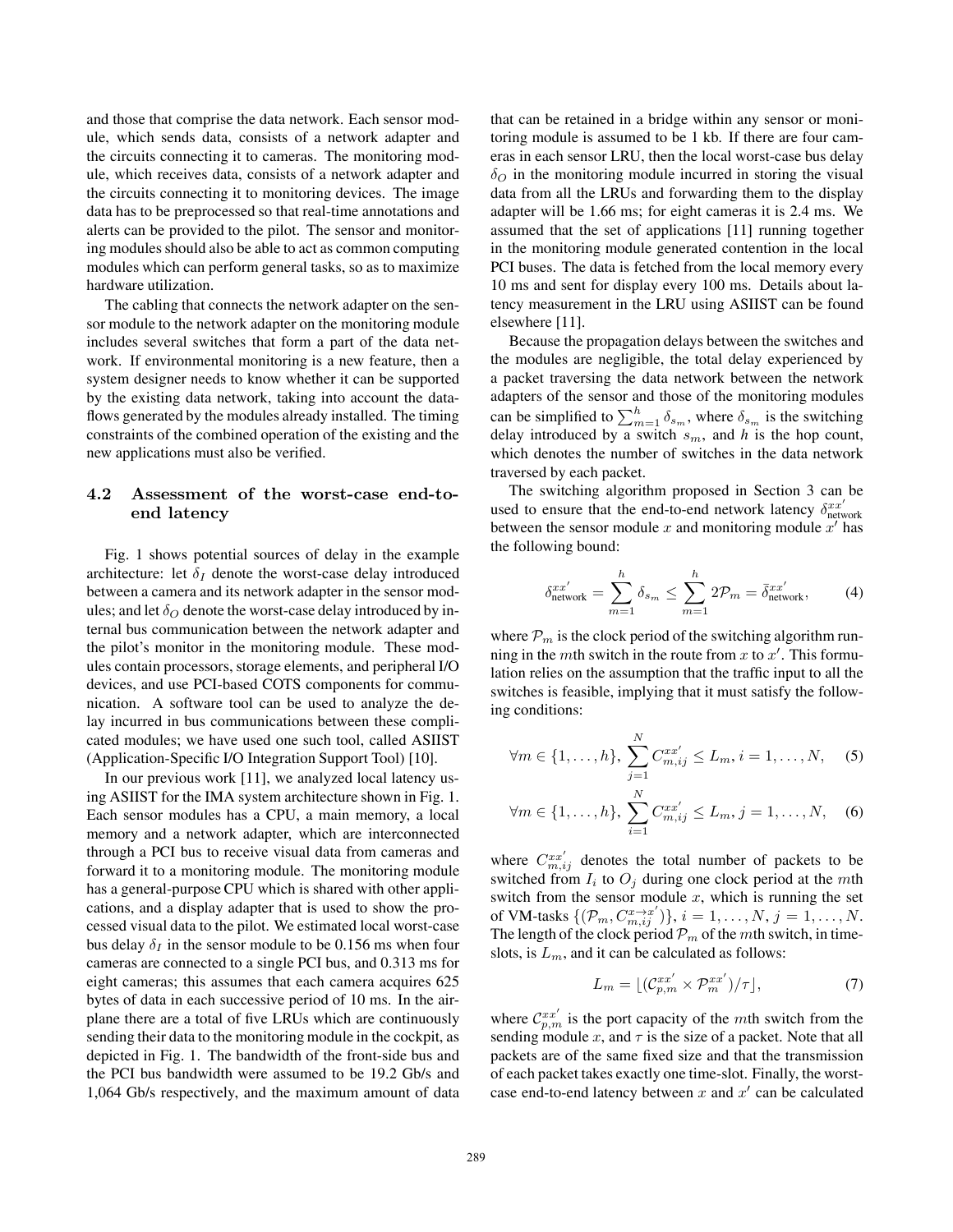as follows:

$$
\bar{\delta}_{\text{e2e}}^{xx'} = \delta_I + \bar{\delta}_{\text{network}}^{xx'} + \delta_O. \tag{8}
$$

The system will meet the timing constrains if feasibility conditions (5) and (6) are satisfied for all switches, and the worst-case end-to-end latency on each connection between all pairs of modules connected to the data network does not exceed  $\gamma_L^{xx'}$ , which is the maximum latency allowable between  $x$  and  $x'$ , so that

$$
\forall (x \to x'), \ \bar{\delta}^{xx'}_{e2e} \le \gamma^{xx'}_L. \tag{9}
$$

# **4.3 Algorithms to guarantee the timing constraints of an environmental monitoring system**



Figure 2: Overview of the algorithms for virtual integration.

When a new traffic flow occurs, because of the addition of a new sensor or monitoring module, or both, these new modules can be virtually integrated into an existing model of a IMA platform, which is then tested using the procedure shown in Fig. 2. To ensure that the IMA system will meet its timing constraints, we first check that the overall feasibility of the network traffic is not affected by the new flow. If the feasi-

bility test fails, then the network topology has to be modified until it satisfies the feasibility condition. Secondly, we check the maximum latency of all flows. If the network fails this test, it is again necessary to modify the network topology to satisfy the latency requirement without compromising feasibility.

#### **4.3.1 Traffic feasibility**

The additional flow which is created when a sensor module  $X$  and a monitoring module  $X'$  are installed in an existing IMA system, in which all the existing connections meet their timing constraints, only affects the feasibility of the traffic through the switches on the path between  $X$  and  $X'$ . Thus feasibility only needs to be verified for these switches.

We first connect the two modules  $X$  and  $X'$  to the switches that are physically closest to them. We then check the feasibility of traffic through a *single switch* using Algorithm 1, which adds the new flow to the virtually integrated IMA platform. The parameter  $G$  contains the network topology (including the link bandwidth information),  $F_e$  contains information about all the flows in the network, and  $S$  identifies the switch component at which feasibility to be verified. We run Algorithm 1 for all the switches along the path, as shown in Algorithm 2.

| Algorithm 1 Feasibility check at a switch component |  |  |  |  |
|-----------------------------------------------------|--|--|--|--|
|-----------------------------------------------------|--|--|--|--|

| 1: function NODEFEASIBILITYCHECK(G, $F_e$ , S)                                                                                                         |                                                                              |
|--------------------------------------------------------------------------------------------------------------------------------------------------------|------------------------------------------------------------------------------|
| 2:<br>$P$ : clock period of $S$ .                                                                                                                      |                                                                              |
| 3:<br>$I_1, \cdots, I_N$ : input ports of S.                                                                                                           |                                                                              |
| $rac{4}{5}$<br>$O_1, \cdots, O_N$ : output ports of S.                                                                                                 |                                                                              |
| for $1 \leq i, j \leq N$ do                                                                                                                            |                                                                              |
| 6:                                                                                                                                                     | $f_1, \dots, f_l$ : the flows in $F_e$ that pass through $I_i$ and $O_i$ .   |
| 7:                                                                                                                                                     | $C_{ij} \leftarrow \sum_{k=1}^{l}$ (Maximum number of packets of $f_k$ in P) |
| 8:<br>end for                                                                                                                                          |                                                                              |
| 9:<br>$L \leftarrow$ the number of time-slots in P.                                                                                                    |                                                                              |
| 10:                                                                                                                                                    |                                                                              |
| $\begin{array}{l} \mbox{\bf for} \ 1 \leq i \leq N \ \mbox{\bf do} \\ \mbox{\bf if} \ \sum_{i=1}^N \, C_{ij} > L \ \mbox{\bf then} \end{array}$<br>11: |                                                                              |
| 12:<br>return Failure                                                                                                                                  |                                                                              |
| 13:<br>end if                                                                                                                                          |                                                                              |
| 14:<br>end for                                                                                                                                         |                                                                              |
| 15:                                                                                                                                                    |                                                                              |
| for $1 \leq j \leq N$ do<br>if $\sum_{i=1}^{N} C_{ij} > L$ then<br>16:                                                                                 |                                                                              |
| 17:<br>return Failure                                                                                                                                  |                                                                              |
| 18:<br>end if                                                                                                                                          |                                                                              |
| 19:<br>end for                                                                                                                                         |                                                                              |
| 20:<br>return Success                                                                                                                                  |                                                                              |
| $211$ and function                                                                                                                                     |                                                                              |

end function

|          | <b>Algorithm 2</b> Feasibility check for a path                                                                                                    |  |  |  |
|----------|----------------------------------------------------------------------------------------------------------------------------------------------------|--|--|--|
| 2:<br>3: | 1: function FEASIBILITY CHECK(G, $F_e$ , X, X')<br>Let $(S_1, S_2, \cdots, S_h)$ be the network path from X to X' in G<br>for $1 \leq i \leq h$ do |  |  |  |
| 4:<br>5: | <b>if</b> FeasibilityCheck(G, $F_e$ , $S_i$ )=Failure <b>then</b><br>return Failure                                                                |  |  |  |
| 6:<br>7: | end if                                                                                                                                             |  |  |  |
| 8:       | end for<br>return Success                                                                                                                          |  |  |  |
|          | 9: end function                                                                                                                                    |  |  |  |

If this test fails, we have to modify the network topology. One simple modification is to reconnect the new modules to different switches in the network. This can be done using Algorithm 3. The parameters of this algorithm are the existing network topology  $(G)$  without the new switch components, the existing flows  $(F_e)$ , and the new flow  $(X, X')$ . If Algorithm 3 succeeds, then the modified topology  $G'$  will satisfy the feasibility condition. Alternatively, if  $X$  and  $X'$  do not have nearby switches that satisfy the feasibility condition, we need to modify the topology of the existing network in another way.

Fig. 3a shows an example of an IMA system which is stable in terms of timing constraints. In this configuration, there are six flows,  $A \rightarrow A', B \rightarrow B', C \rightarrow C', D \rightarrow D'$ ,  $E \to E'$ , and  $F \to F'$ . We assume that the backbone network has sufficient bandwidth to handle all the traffic in the system.

As a result of the new flow  $X \to X'$ , shown in Fig. 3b, the links  $L \to M$  and  $N \to O$  are over loaded, because they do not have sufficient capacity to handle four flows<sup>1</sup>. To solve this problem, we can install three new switches,  $P$ ,  $Q$ , and

 $1$ Our actual feasibility test checks the rate of packet transmission, but here we present a simplified argument in terms of numbers of flows.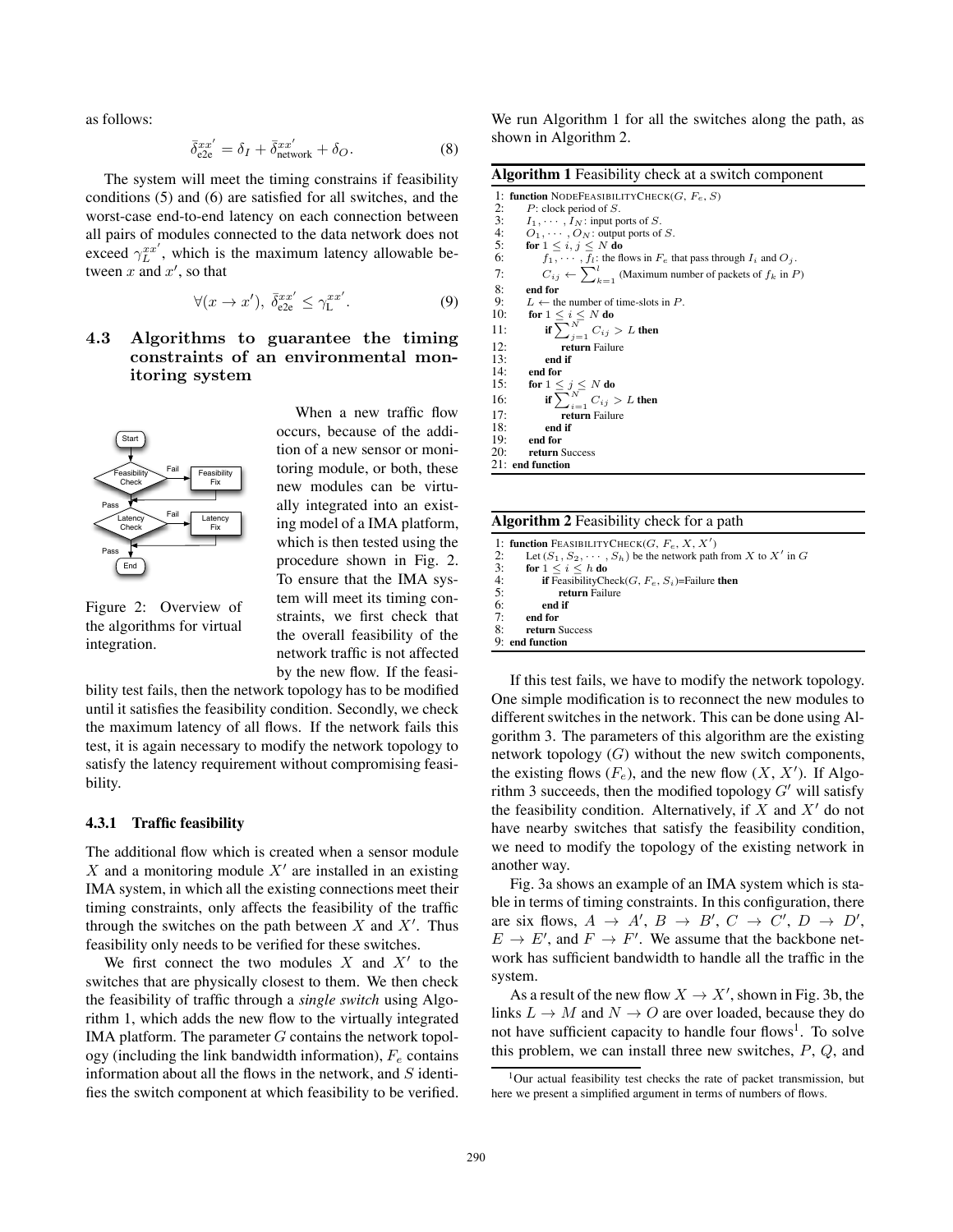

Figure 3: Achieving feasibility by creating an alternative path. Each line is labeled with the number of flows that it carries. Unlabeled links have only one flow.

|     | <b>Algorithm 3</b> Checking nearby switches for a feasible path                                 |
|-----|-------------------------------------------------------------------------------------------------|
|     | 1: function FINDFEASIBLEPATH(G, $F_e$ , X, X')                                                  |
| 2:  | $F'_e \leftarrow F_e$ and a new flow $(X, X')$                                                  |
| 3:  | $C \leftarrow \{U_1, U_2, \cdots, U_m\}$ where $U_i$ is a switch that can be directly con-      |
|     | nected to $X$                                                                                   |
| 4:  | $C' \leftarrow \{U'_1, U'_2, \cdots, U'_n\}$ where $U'_i$ is a switch that can be directly con- |
|     | nected to $X'$                                                                                  |
| 5:  | for all $(i, j)$ s.t. $1 \leq i \leq m$ and $1 \leq j \leq n$ do                                |
| 6:  | $G' \leftarrow$ New topology obtained by adding switches between X and X',                      |
|     | and connections $(X, U_i)$ and $(U'_i, X')$ .                                                   |
| 7:  | <b>if</b> FeasibilityCheck( $G'$ , $F'_E$ , $X$ , $X'$ )=Success then                           |
| 8:  | return $G'$                                                                                     |
| 9:  | end if                                                                                          |
| 10: | end for                                                                                         |
| 11: | return Failure                                                                                  |
|     | 12: end function                                                                                |

R to create an alternative path  $P \to Q \to R$  for traffic from  $X$  to  $X'$ . Algorithm 4 creates this new path, starting from the switch closest to the backbone network, by duplicating switches carrying too much traffic and thus creating a parallel path to the end-module. The number of new switches that are required is equal to the hop count on the old path from the switch closest to the backbone network to the end-module. The network topology produced by Algorithm 4 is shown in Fig. 3c; and now the path between  $X$  and  $X'$  passes the feasibility check without making the worst-case latencies of the existing flows exceed their limits; thus all the flows in Fig. 3c are feasible.

#### **4.3.2 End-to-end latency**

Once the traffic in the system is feasible, the next step is to check the end-to-end latency of each connection. Because the method of establishing feasibility described in the previous section does not cause a change in any of the paths used by existing flows, the end-to-end latencies of these flows are not affected. Therefore it is only necessary to check the maximum latency of the new flow, which can be obtained from (8).

If the flow between  $X$  and  $X'$  fails this latency check, then

| <b>Algorithm 4</b> Installing a new switch to create a feasible path.                     |
|-------------------------------------------------------------------------------------------|
| 1: function FIXFEASIBILITY(G, F, X, X')                                                   |
| $P \leftarrow$ the path from X to X'<br>2:                                                |
| 3:<br>if $P$ passes through the backbone network then                                     |
| 4:<br>$P_1 \leftarrow$ the path from X to the backbone network                            |
| 5:<br>$P_2 \leftarrow$ the path from X' to the backbone network                           |
| 6:<br>else                                                                                |
| $S' \leftarrow$ the path with the shortest hop count to the backbone network of the<br>7: |
| switches along $P$                                                                        |
| 8:<br>$P_1 \leftarrow$ the path from X to S'                                              |
| $P_2 \leftarrow$ the path from X' to S'<br>9:                                             |
| 10:<br>end if                                                                             |
| 11:<br>FixFeasibilityPath $(G, F, P_1)$                                                   |
| 12:<br>FixFeasibilityPath $(G, F, P_2)$                                                   |
| 13: end function                                                                          |
| 14: function FIXFEASIBILITYPATH $(G, F, P)$                                               |
| 15:<br>$P = S_1 S_2 S_3 \cdots S_n$                                                       |
| 16:<br>$l \leftarrow \arg \max_i (S_i - S_{i+1})$ is overflowed)                          |
| 17:<br>if $l$ exists then                                                                 |
| 18:<br>Disconnect X from $S_1$                                                            |
| 19:<br>Add new switches $S'_1, S'_2, \cdots, S'_l$                                        |
| 20:<br>Connect $X-S'_1-S'_2-\cdots-S'_l-S_{l+1}$                                          |
| 21:<br>end if                                                                             |
| 22: end function                                                                          |

the network topology needs to be modified, while continuing to satisfy the feasibility condition. This can be done using Algorithm 5, which reduces the number of hops between  $X$ and  $X'$  by removing sufficient intermediate switches from the path to meet the maximum latency requirement  $\gamma_L$ . Two possible methods of doing this are by omitting the first or last switch in the path. We select whichever option is more effective in terms of some cost, such as cable length.

# **5 Examples**

We will now present some examples based on an environmental monitoring application running in a networked avionics system. When a new sensor module is added and the traffic flowing through the data network is increased, we need to ensure timely delivery of the new flow while assuring that the worst-case end-to-end latencies of existing flows remain within their limits.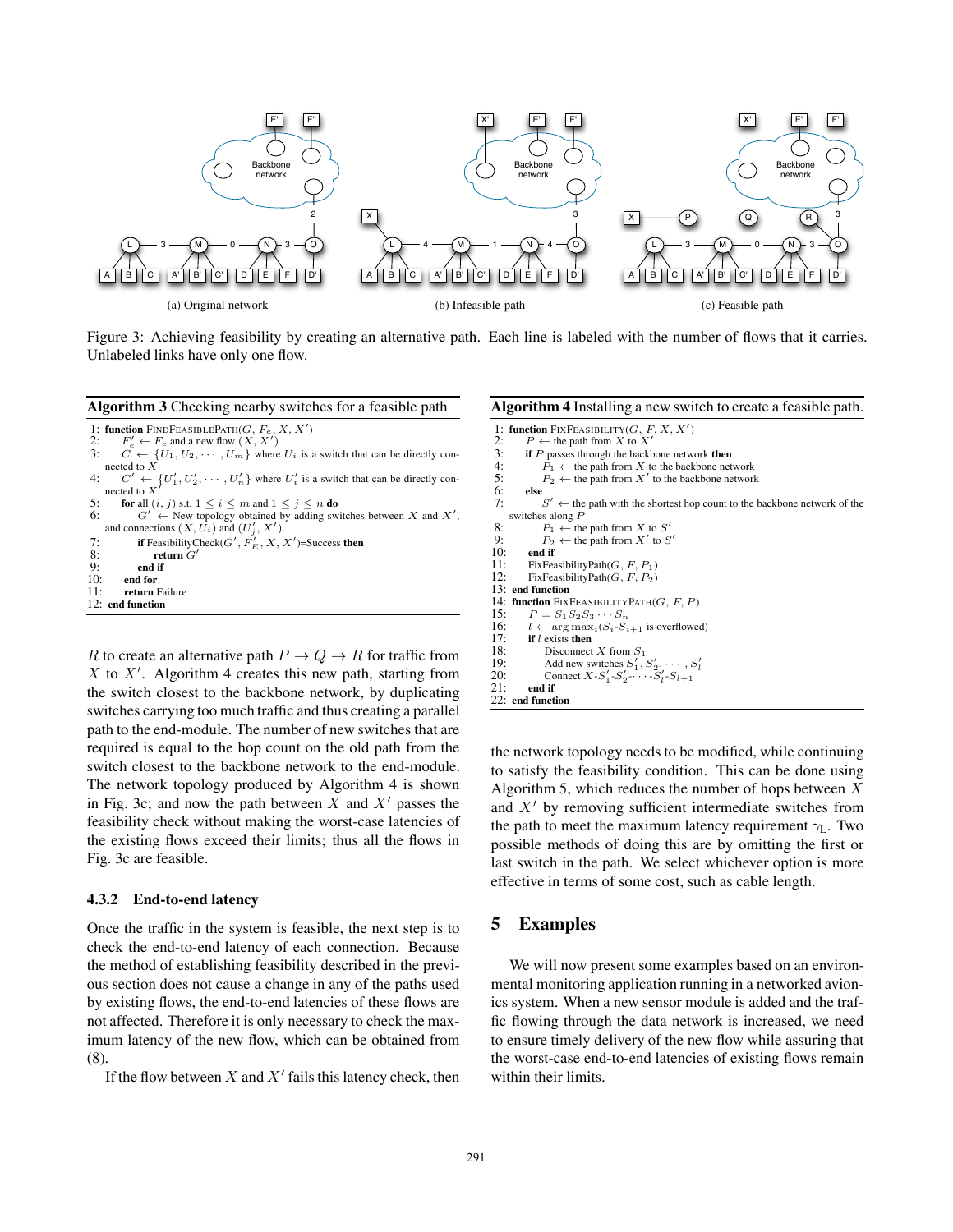| <b>Algorithm 5</b> Latency fix                                              |  |  |  |
|-----------------------------------------------------------------------------|--|--|--|
| 1: function LATENCYFIX(G, F, X, X')                                         |  |  |  |
| $\gamma_L \leftarrow$ Required latency of the flow $X \rightarrow X'$<br>2: |  |  |  |
| 3:<br>while MaxLatency(G, F, X, X') > $\gamma_1$ do                         |  |  |  |
| $rac{4}{5}$<br>$XS_1S_2\cdots S_hX'$ is the path from X to X'               |  |  |  |
| $C_1 \leftarrow$ the cost of connecting X to $S_1$                          |  |  |  |
| 6:<br>$C_2 \leftarrow$ the cost of connecting X' to $S_h$                   |  |  |  |
| 7:<br>if $C_1 < C_2$ then                                                   |  |  |  |
| 8:<br>Disconnect X and $S_1$ in G                                           |  |  |  |
| 9:<br>Connect X and $S_2$ in G                                              |  |  |  |
| 10:<br>else                                                                 |  |  |  |
| 11:<br>Disconnect $X'$ and $S_h$ in $G$                                     |  |  |  |
| Connect X' and $S_{h-1}$ in G<br>12:                                        |  |  |  |
| 13:<br>end if                                                               |  |  |  |
| 14:<br>end while                                                            |  |  |  |
| 15:<br>return G                                                             |  |  |  |
| 16: end function                                                            |  |  |  |

Fig. 4 illustrates a simple network architecture for environmental monitoring. The sensor modules that collect environmental images are attached to switches on the edge of the network through a normal link. These switches are also connected to the switched backbone network, in which the switches are connected by high-bandwidth backbone links. The switches at the edge of the network are assumed to be  $4 \times 4$  crossbar switches with a port capacity of 100 Mb/s. The backbone switches are  $16 \times 16$  with a port capacity of 100 Gb/s. The size of a packet is fixed at 10 kbits. If we also assumes that all the switches have the same clock period  $P$ , of 10 ms, the switches and the links at the edge of the network can handle 100 packets during each clock period, whereas the backbone switches and links can handle 100,000 packets.



Figure 4: Existing environmental monitoring architecture. Ordinary links are shown as thin lines, and backbone links as thick lines.

In our example system, there are six sensor modules  $A, B$ ,  $C, D, E$ , and  $F$ , each of which has a matching monitoring module  $M_1$ ,  $M_2$ ,  $M_1$ ,  $M_2$ ,  $M_3$ , and  $M_3$ . Thus there are six flows  $A \rightarrow M_1, B \rightarrow M_2, C \rightarrow M_1, D \rightarrow M_2, E \rightarrow$  $M_3$ , and  $F \to M_3$  in the network, before we add two new modules X and  $X'$  and the flow from X to  $X'$ . Switches  $S_2$  and  $S_{10}$  are closest to X and X' respectively, and are therefore connected appropriately. Details of the flows are shown in Table 1.

| Sensor<br>module | No. of<br>cameras | Monitoring<br>module | Traffic<br>$(\text{pkts } / \mathcal{P})$ | Rate<br>(Mb/s) |
|------------------|-------------------|----------------------|-------------------------------------------|----------------|
|                  |                   | $M_1$                | 20                                        | 20             |
| B                |                   | $M_2$                | 25                                        | 25             |
| C                |                   | $M_1$                | 30                                        | 30             |
| D                |                   | $M_2$                | 20                                        | 20             |
| E                |                   | $M_3$                | 35                                        | 35             |
| F                |                   | $M_3$                | 40                                        | 40             |
|                  |                   |                      | 20                                        | 20             |

Table 1: Flows in the system of Fig. 4. Each camera supplies data at 5 Mb/s.

#### **5.1 Example 1: feasibility check**

When modules  $X$  and  $X'$  are added to the network, it fails the feasibility check at switches  $S_8$  and  $S_9$ , because  $S_8$  has an output traffic of  $20 + 25 + 30 + 20 + 20 = 115$  packets per clock period, which exceeds its link (or port) capacity of 100 packets in a clock period. The input traffic to  $S_9$  also exceeds its link capacity.

Fig. 5 shows the solution to this problem which is found by Algorithm 4. Because  $S_8$  and  $S_9$  have insufficient link capacity,  $X'$  must be connected to a different switch. Therefore, we add two new switches,  $S_{12}$  and  $S_{13}$ , to the network and use them as relays connecting  $X'$  to  $S_8$ . The resulting topology passes the feasibility check because the traffic which went through  $S_8 \rightarrow S_9$  in Fig. 4 is now distributed between  $S_8 \rightarrow S_9$  and  $S_8 \rightarrow S_{12}$ .



Figure 5: Network topology modified by Algorithm 4 has feasible traffic.

#### **5.2 Example 2: latency check**

We now perform a latency check on the network topology shown in Fig. 5. Table 2 shows the worst-case latencies between sensor and monitoring modules measured by ASI-IST, for the architecture and configuration of the PCI bus described in Section 4.2, the resulting bound on the end-to-end latency of each flow, and the maximum allowable latency of each flow. The parameters of each flow are given in Table 1 and the network topology is that shown in Fig. 5.

In this example, all the switches have the same clock period, so the upper bound on each latency is proportional to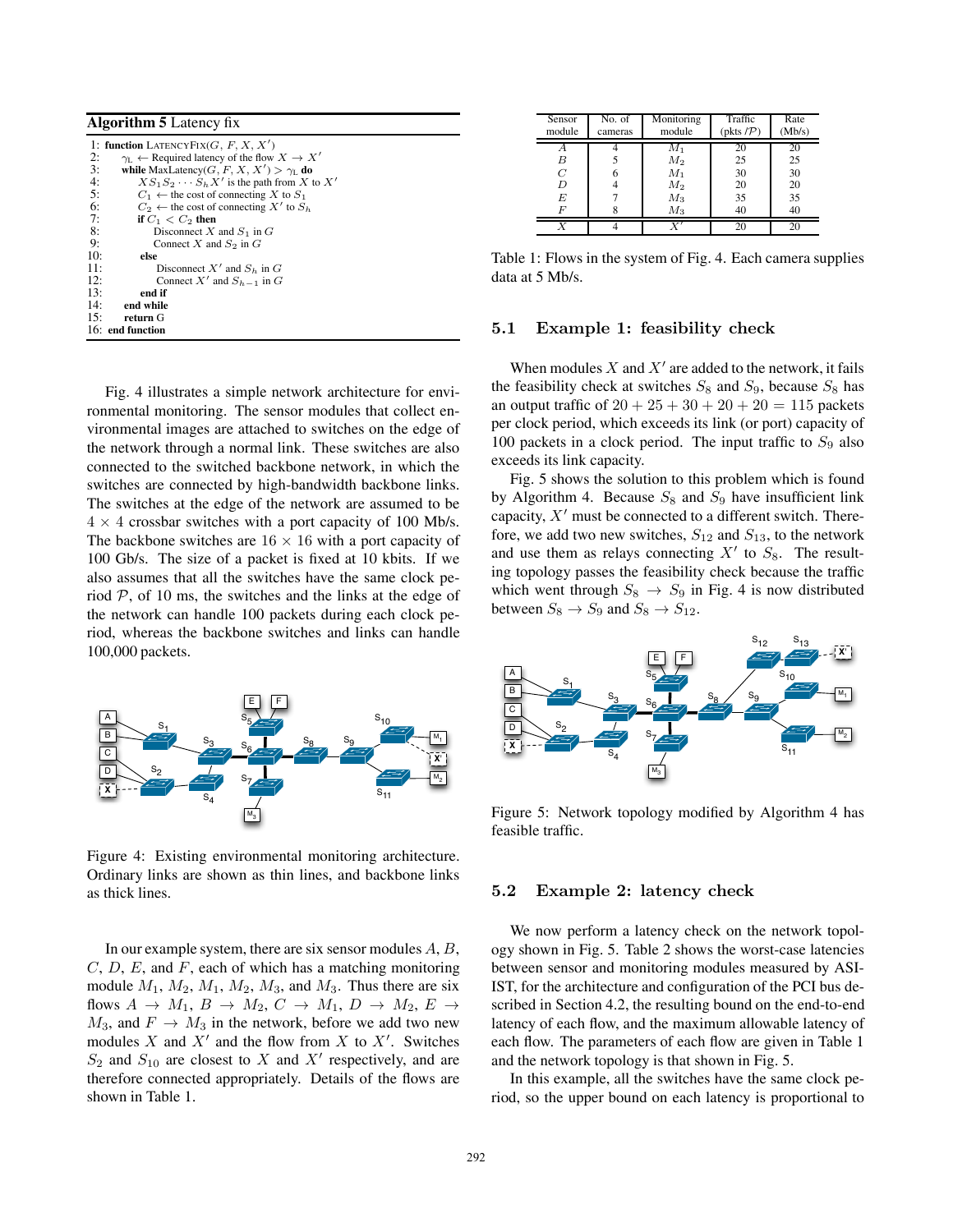| Sensor<br>module | Monitoring<br>module | $\delta_I$ | $\delta_O$ | $\overline{\delta}_{e2e}$ | $\gamma_L$ |
|------------------|----------------------|------------|------------|---------------------------|------------|
| A(4)             | $M_1$                | 1.61       | 17.14      | 138.75                    | 160        |
| B(5)             | М2                   | 2.01       | 15.29      | 137.30                    | 160        |
| C(6)             | $M_1$                | 2.45       | 17.14      | 159.59                    | 160        |
| D(4)             | $M_2$                | 1.61       | 15.29      | 156.90                    | 160        |
| E(7)             | $M_3$                | 2.88       | 27.52      | 90.40                     | 100        |
| F(8)             | $M_3$                | 3.32       | 27.52      | 90.84                     | 100        |
| X(4)             | $\overline{X'}$      | 1.61       | 7.16       | 148.77                    | 150        |
| X(8)             | X'                   | 3.32       | 14.45      | 157.75                    | 150        |
|                  |                      |            |            |                           | (ms)       |

Table 2: Latency in the system of Fig. 5. The numbers inside the parenthesis represent the number of cameras in the sensor module, each of which supplies data at 5 Mb/s.

the path length. Two flows,  $E \rightarrow M_3$  and  $F \rightarrow M_3$ , have three intermediate switches; two flows,  $A \rightarrow M_1$  and  $B \to M_2$ , have six intermediate switches; and three flows,  $C \to M_1, D \to M_2$ , and  $X \to X'$ , have seven intermedi-<br>ata suritables. Therefore, the unper hounds on the latencies of ate switches. Therefore, the upper bounds on the latencies of these group of flows are 60 ms, 120 ms, and 140 ms respectively. Summing the latencies in the sensor and monitoring modules, the maximum latency of the new flow  $X \to X'$ is 148.8 ms if the new sensor module  $X$  contain four cameras, which is less than the maximum permitted latency of 150 ms. But if the number of cameras is increased to eight, the worst-case latency of the new flow is too high.

This problem can be addressed by reducing the hop count between  $X$  and  $X$ . Fig. 6 shows one possible topology, in which X is moved from switch  $S_2$  to  $S_4$ . Now, the flow from  $X$  to  $X'$  has only six intermediate switches between  $X$  and  $X'$  and so the maximum latency in the data network becomes 120 ms. This satisfies the latency requirement for this flow. A possible drawback of this approach is that it may increase the connection cost, because the newer is no longer connected to the physically closest switch.



Figure 6: Reducing the number of hops using Algorithm 5 to reduce end-to-end latency.

# **6 Related work**

The most widely used standard for aircraft data networks has been ARINC 429 [12], which supports transmission speeds of up to 100 kb/s. The more recent ARINC 629 [13] was successfully applied to the Boeing 777, with a data-rate of 2 Mb/s, but this required customized hardware. As COTS modules become more advanced, and are more widely used by avionics companies to reduce costs [14, 15], we find new standards, such as ARINC 664, referring more directly to the use of COTS modules [16]. Legacy ARINC 429 network modules can be mapped to ARINC 664 networks through appropriately specified gateways and routers, and methods of estimating end-to-end latencies in ARINC 664 networks are receiving increasing interest [17].

Considerable effort has been devoted to analyzing the performance of high-speed switches and routers, and obtaining delay bounds [18, 19]. The scheduling of crossbar switches reduces to the search for a matching array within a graph, and fast matching algorithms have been developed for this purpose [20]. However, these are based on a stochastic model of traffic patterns, and provide asymptotic performance bounds that are not sufficient for real-time systems in which predictability is key.

There have been some recent studies on the design of realtime switches [21, 6]. In particular, an efficient switch design for real-time applications was proposed by Qixin et al. [6], who provide a mechanism for guaranteeing that a certain number of communication slots are allocated to a task over a fixed time interval, under the assumption of deterministic and periodic real-time traffic.

To the best of our knowledge, none of the work reviewed above involves the virtual integration of real-time switch support, which is necessary to analyze the true end-to-end latency of a networked COTS-based IMA system. The key benefit of our real-time switch is our ability to configure and evaluate its contribution to latency so that added features will not effect the guaranteed delay bounds of existing network connections.

### **7 Conclusions**

We have proposed a real-time switch which is based on the concept of clock-driven scheduling, and have shown that it can provide a bounded switching delay for any feasible traffic. This facilitates the verification of timing constraints by bounding the latency of end-to-end communication in a networked IMA systems. We constructed an example IMA platform containing instances of our real-time switches, and we explored the situation in which network traffic increases because of the installation of new computing modules. Further, we have proposed a heuristic algorithm to verify the real-time constraints of an IMA system in terms of feasibility and end-to-end latency, and another which can search for a new network topology that satisfies timing constraints if necessary.

In hard real-time systems in which there are tight timing